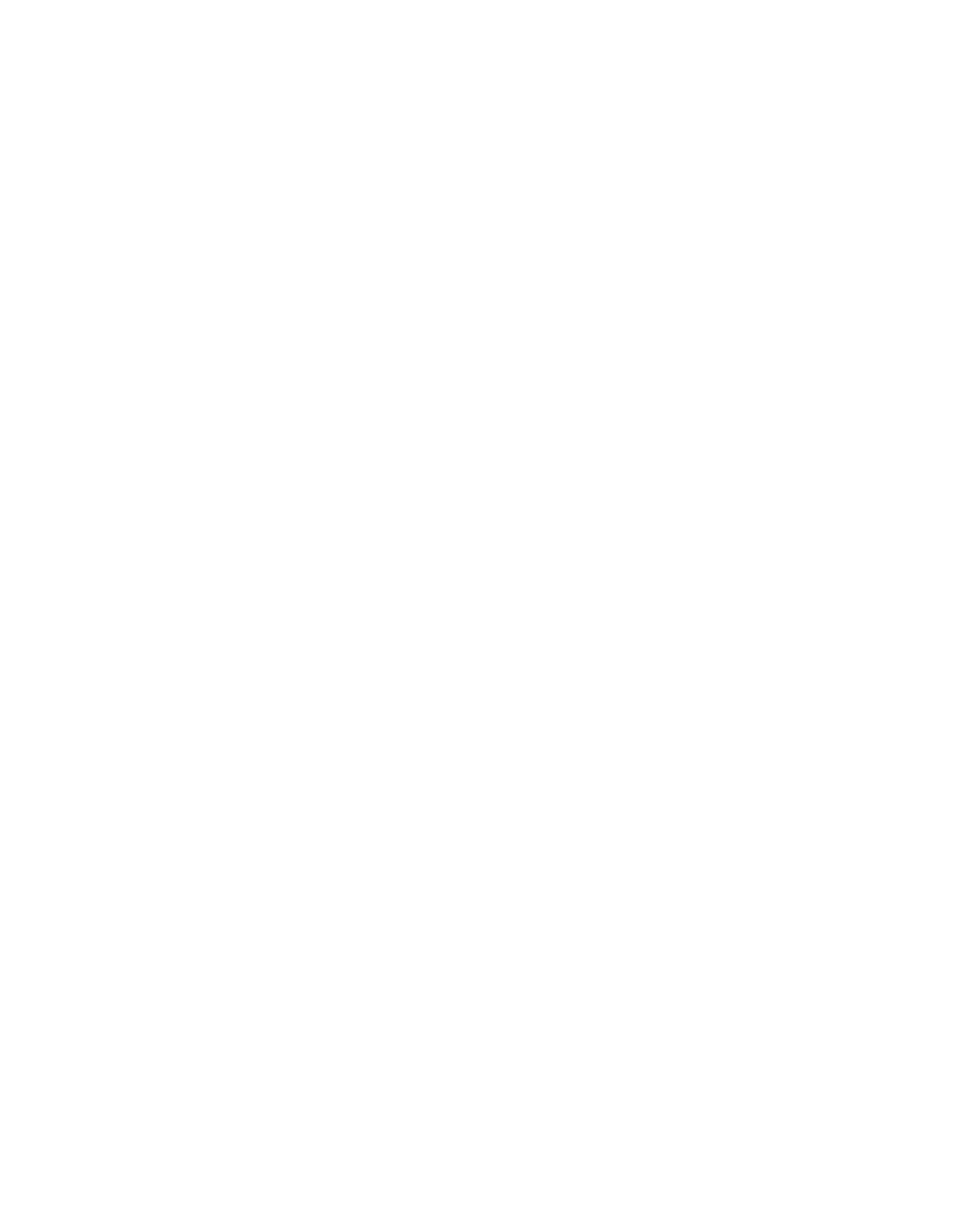

passing after pa taxes. You will regarding the p your estate you beneficiaries. And if you wish, you may leave specific items of property (car, investments, heirlooms, etc.) or sums of money to your beneficiaries.

#### **Will**

A document which provides who is to receive your property, who will administer your estate, who will serve as guardian of your children, if applicable, and other provisions.

#### **Peace of Mind**

The wonderful feeling you get as a LegalShield member after having your Will prepared by a qualified law firm at a reasonable price.

#### **FOR YOUR INFORMATION**

#### **MEMBER AND SPOUSE FILLING OUT A SEPARATE FORM**

In order to meet each person's unique needs, you must each fill out a Will **Questionnaire** 

1 2 3 4 5 6

**Get Started!**





|                      | 11 VUU 11<br>7757 (7 |
|----------------------|----------------------|
|                      |                      |
| own at your          |                      |
| ayment of debts and  |                      |
| make decisions       |                      |
| ercentage share of   | Fu<br>1)             |
| wish to give to your |                      |
|                      |                      |

#### **WHAT YOU'LL NEED TO FILL THIS OUT:**

#### • Copy of your **Prenuptial Agreement** (ifapplicable)

• **Names**and**birthdates**ofyour**children**and**grandchildren**(ifapplicable) • The **name and contact information** of the person you've chosen to be **guardian of your child(ren)**, the **trustee(s)** of their estate, and **your personalrepresentative/executor**

• To best serve you in completing your Will for **estate tax purposes**, you'll be asked to provide the approximate **dollar amount** of such items as: your home, other real estate, bank accounts, vehicles, retirement plans, life insurance policies, and debts such as mortgages, loans, medical or others over \$5,000.

#### **HELPFUL INFORMATION BEFORE YOU GET STARTED!**

• This Will Questionnaire is NOT your Will. It will help your Provider Law Firm prepare your Will. All questions applicable to you MUST be completed in their entirety in order to have your Willprepared.

If you need more space to answer a question, attach a separate sheet and indicate the question number to which it pertains.

If you have questions while filling out this form, don't hesitate to call your Provider Law Firm at the number on your membershipcard.

• If you need the number to your firm, call Member Services at 1-800-654 am - 7 pm, Mon-Fri, Central Time).

| All other names by which you have been known:                                                                                                                                                                                                                                                                                                                                                  |                                                                                  |
|------------------------------------------------------------------------------------------------------------------------------------------------------------------------------------------------------------------------------------------------------------------------------------------------------------------------------------------------------------------------------------------------|----------------------------------------------------------------------------------|
|                                                                                                                                                                                                                                                                                                                                                                                                |                                                                                  |
|                                                                                                                                                                                                                                                                                                                                                                                                | Age: ___ Date of Birth(DOB) __________________ Sex □ Male □ Female               |
|                                                                                                                                                                                                                                                                                                                                                                                                | Are you a US citizen? □ Yes or □ No if no, country of citizenship ______________ |
| 2) Current Residence                                                                                                                                                                                                                                                                                                                                                                           |                                                                                  |
|                                                                                                                                                                                                                                                                                                                                                                                                | Street Address __________________________________City __________________________ |
|                                                                                                                                                                                                                                                                                                                                                                                                |                                                                                  |
|                                                                                                                                                                                                                                                                                                                                                                                                | Home Phone <b>Example 2018</b> Work Phone <b>Work Phone</b>                      |
| 3) If you are married, your spouse's full name<br>$\begin{picture}(180,10) \put(0,0){\line(1,0){100}} \put(15,0){\line(1,0){100}} \put(15,0){\line(1,0){100}} \put(15,0){\line(1,0){100}} \put(15,0){\line(1,0){100}} \put(15,0){\line(1,0){100}} \put(15,0){\line(1,0){100}} \put(15,0){\line(1,0){100}} \put(15,0){\line(1,0){100}} \put(15,0){\line(1,0){100}} \put(15,0){\line(1,0){100}}$ |                                                                                  |
|                                                                                                                                                                                                                                                                                                                                                                                                |                                                                                  |
|                                                                                                                                                                                                                                                                                                                                                                                                | Are you currently living with your present spouse? $\Box$ Yes $\Box$ No          |
| disposes of separate spousal property? $\Box$ Yes $\Box$ No $\Box$ N/A<br>If yes, attach copy with any filing data.                                                                                                                                                                                                                                                                            | 4) Do you and your spouse have a Prenuptial Agreement which identifies and       |

\* Non-citizen estate taxation varies from taxation for US citizens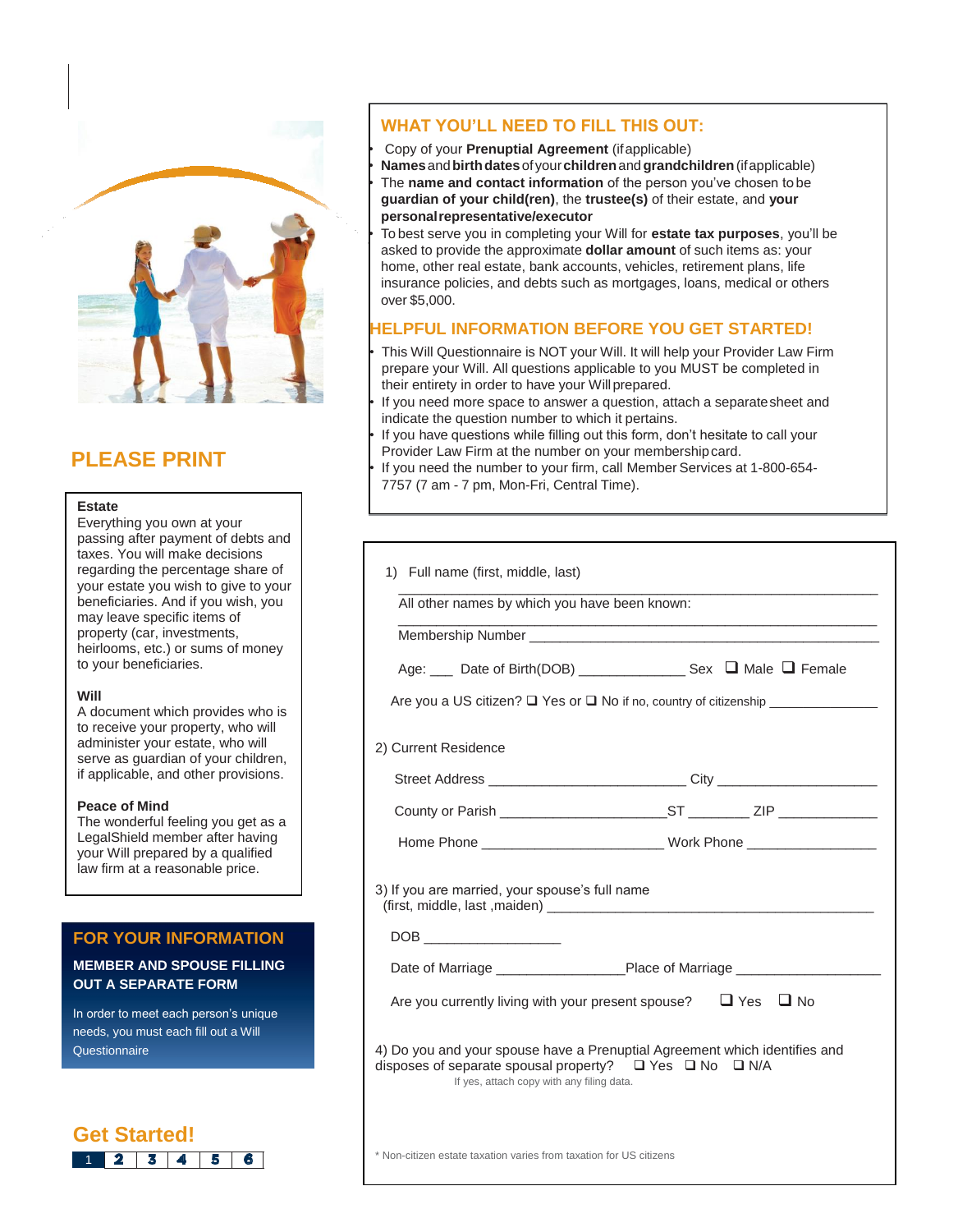5) If either your or your spouse has been divorced, please answer the following. If not applicable, please go to question #6.

Date of Marriage:

Date of Divorce Judgement \_\_\_\_\_\_\_\_\_\_\_\_\_\_\_\_\_\_\_\_\_\_\_\_\_\_\_\_\_\_\_\_\_\_\_\_\_\_\_\_\_\_\_\_\_

Court rendering judgement \_\_\_\_\_

Date of spouse's death (if applicable) \_\_\_\_\_\_\_\_\_\_\_\_\_\_\_\_\_\_\_\_\_\_\_\_\_\_\_\_\_\_\_\_\_\_\_\_\_

6) Have you or your spouse created any trusts or made gifts through trusts to others? If yes, describe and include a copy. If not applicable, go to question #7.  $\overline{\phantom{a}}$  ,  $\overline{\phantom{a}}$  ,  $\overline{\phantom{a}}$  ,  $\overline{\phantom{a}}$  ,  $\overline{\phantom{a}}$  ,  $\overline{\phantom{a}}$  ,  $\overline{\phantom{a}}$  ,  $\overline{\phantom{a}}$  ,  $\overline{\phantom{a}}$  ,  $\overline{\phantom{a}}$  ,  $\overline{\phantom{a}}$  ,  $\overline{\phantom{a}}$  ,  $\overline{\phantom{a}}$  ,  $\overline{\phantom{a}}$  ,  $\overline{\phantom{a}}$  ,  $\overline{\phantom{a}}$ 

7) Do you or your spouse expect any inheritance? If yes, state from whom and how much. If not applicable, please go to question #8.

8) If you have children, including adopted children, state following for each child. If you do not have children, please go to question #15

 $\overline{\phantom{a}}$  ,  $\overline{\phantom{a}}$  ,  $\overline{\phantom{a}}$  ,  $\overline{\phantom{a}}$  ,  $\overline{\phantom{a}}$  ,  $\overline{\phantom{a}}$  ,  $\overline{\phantom{a}}$  ,  $\overline{\phantom{a}}$  ,  $\overline{\phantom{a}}$  ,  $\overline{\phantom{a}}$  ,  $\overline{\phantom{a}}$  ,  $\overline{\phantom{a}}$  ,  $\overline{\phantom{a}}$  ,  $\overline{\phantom{a}}$  ,  $\overline{\phantom{a}}$  ,  $\overline{\phantom{a}}$ 

| Full name | Son/Daughter | Date of birth | Child of current<br>marriage? (Y/N) |
|-----------|--------------|---------------|-------------------------------------|
|           |              |               |                                     |
| っ         |              |               |                                     |
| З         |              |               |                                     |
|           |              |               |                                     |

9) a. Deceased biological or legally adopted children if applicable:

| Full name | Son/Daughter | Date of death |
|-----------|--------------|---------------|
|           |              |               |

b. Deceased child's living children if applicable:

| Full name | Male/Female | Date of birth | Parent's Name |
|-----------|-------------|---------------|---------------|
|           |             |               |               |
|           |             |               |               |

10) If you have stepchildren, do you want them treated the same as your natural born or legally adopted children in your Will?  $\Box Y \Box N \Box N/A$  If yes, state the following for each

| Full name | Male/Female | Date of birth | Parent's Name |
|-----------|-------------|---------------|---------------|
|           |             |               |               |
|           |             |               |               |

11) If you have grandchildren, state the following for each. If not, go to question #12.

| Parent's Name | Grandson /<br>Granddaughter | <b>DOB</b> | Living?<br>(Y/N) |
|---------------|-----------------------------|------------|------------------|
|               |                             |            |                  |
|               |                             |            |                  |
|               |                             |            |                  |
|               |                             |            |                  |

#### **FOR YOUR INFORMATION**

A great deal of personal information is requested in your Will Questionnaire. Without all of the information requested, your Provider Law Firm can't ensure your wishes will occur or that the most comprehensive estate planning options have been advised. All information you provide them will remain strictly confidential.



**Dear LegalShield,**

*I'm writing to thank you for your firm's excellent preparation of my Last Will and Testament. [My lawyer] has been very professional, knowledgeable, and responsive to my calls and questions. Due to his excellent service, I am pleased to continue using LegalShield and to recommend it to friends, family, and business associates.* **Sincerely, Florida Member**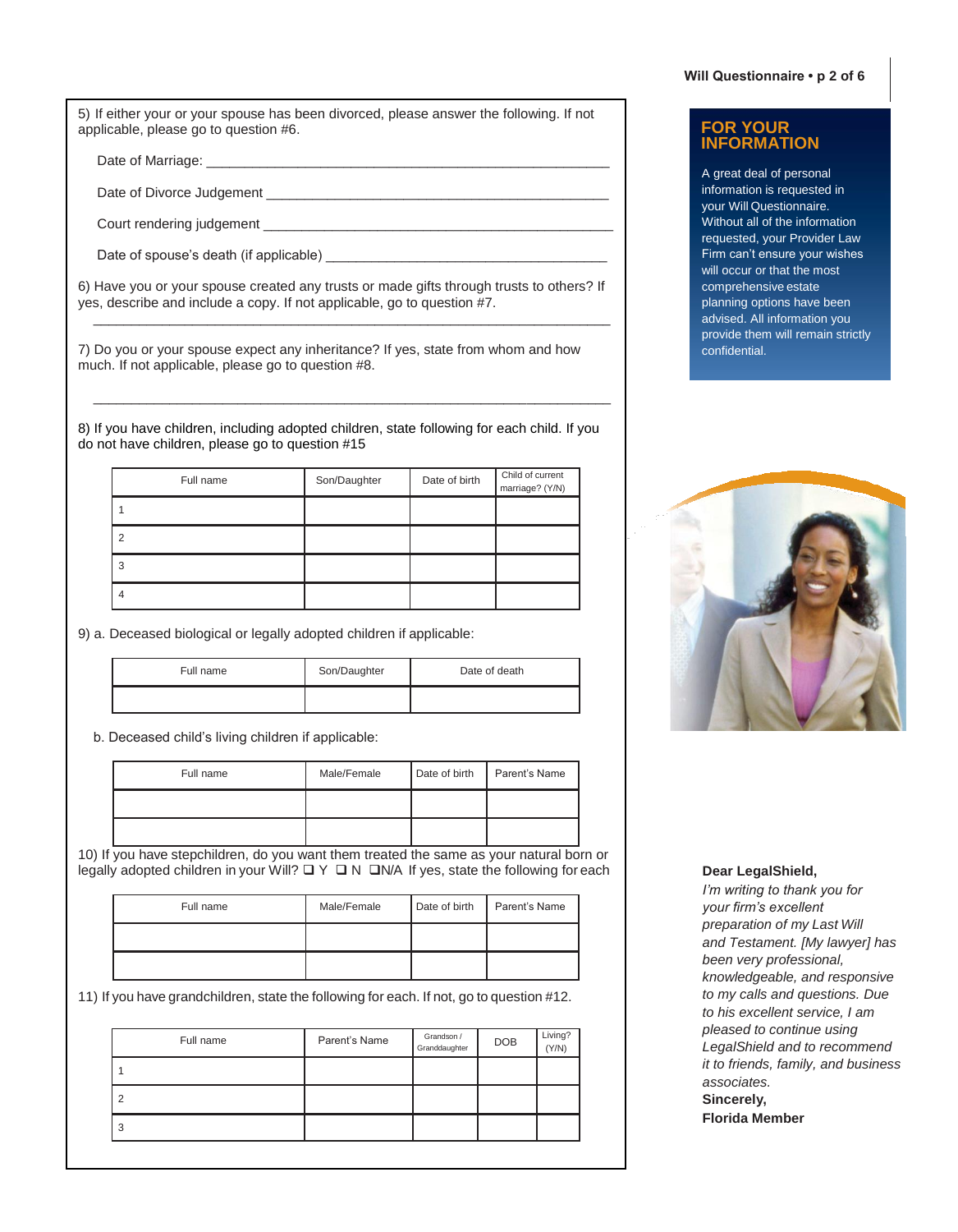

in the event of one parent's death. Please call your Provider Law Firm for instructions for your state.

Note to Louisiana residents: Although the provision in a Will providing for a guardian of minor children is not binding in your state, it is highly persuasive in

a proceeding for the appointment of a guardian and should be included in the Will of any person with minor children.

#### **trustee**

A person appointed to manage the financial affairs of the one who is legally incapable of doing so because of age or other incapacity.

#### **joint tenants with right of survivorship**

A single property owned by two or more persons, under one title, with equal rights to the property. At the death of one joint tenant, the property transfers to the surviving tenant.



12) Are any of your children or other beneficiaries mentally or physically disabled or have special needs? <br> Ves No Note: if you leave a bequest, not left to a qualified trust,

the recipient might be disqualified from SSI and/or Medicaid benefits.

13) If your children are under age eighteen (18), state the following for the person you wish to act as their **guardian** (custodian) in the event of your death or in case of the joint death of you and your spouse (if married). **You should obtain the consent of that person(s) before executing your will.** 

If you do not have any minor children, please go to question #15.

Names(s)

| . $\sim$     |  |  |
|--------------|--|--|
| Address      |  |  |
| Relationship |  |  |
|              |  |  |

 If at the time of your death the person(s) named above is/are unwilling to serve as guardian(custodian), please list an alternate:

| Name(s)      |  |  |
|--------------|--|--|
| Address      |  |  |
| Relationship |  |  |

14) Do you want the appointed guardian also to be the **trustee** (conservator) of any assets inherited by the minor children?  $\Box$  Yes  $\Box$  No

 At what age would you like your children to take control from the trustee of any inherited assets? (must be at least 18 years old.) \_\_\_\_\_\_\_\_\_\_\_\_\_\_\_\_\_\_\_\_\_\_\_\_\_\_\_\_ years old.

 If no, please list the person or entity you wish to act as their financial custodian. You should obtain the consent of that person or entity before executing your Will.

Name(s) \_\_\_\_\_\_\_\_\_\_\_\_\_\_\_\_\_\_\_\_\_\_\_\_\_\_\_\_\_\_\_\_\_\_\_\_\_\_\_\_\_\_\_\_\_\_\_\_\_\_\_ Address **and a set of the set of the set of the set of the set of the set of the set of the set of the set of the set of the set of the set of the set of the set of the set of the set of the set of the set of the set of th** Relationship \_\_\_\_\_\_\_\_\_\_\_\_\_\_\_\_\_\_\_\_\_\_\_\_\_\_\_\_\_\_\_\_\_\_\_\_\_\_\_\_\_\_\_\_\_\_\_\_

Please list an alternate in case this person is unwilling or unable to serve:

 $Name(s)$ 

Address \_\_\_\_\_\_\_\_\_\_\_\_\_\_\_\_\_\_\_\_\_\_\_\_\_\_\_\_\_\_\_\_\_\_\_\_\_\_\_\_\_\_\_\_\_\_\_\_\_\_

Relationship \_\_\_\_\_\_\_\_\_\_\_\_\_\_\_\_\_\_\_\_\_\_\_\_\_\_\_\_\_\_\_\_\_\_\_\_\_\_\_\_\_\_\_\_\_\_\_

At What Age?\_\_\_\_\_\_\_\_\_\_\_\_\_\_\_\_\_\_\_\_\_\_\_\_\_\_\_\_\_\_\_\_\_\_\_\_\_\_\_\_\_\_\_\_\_\_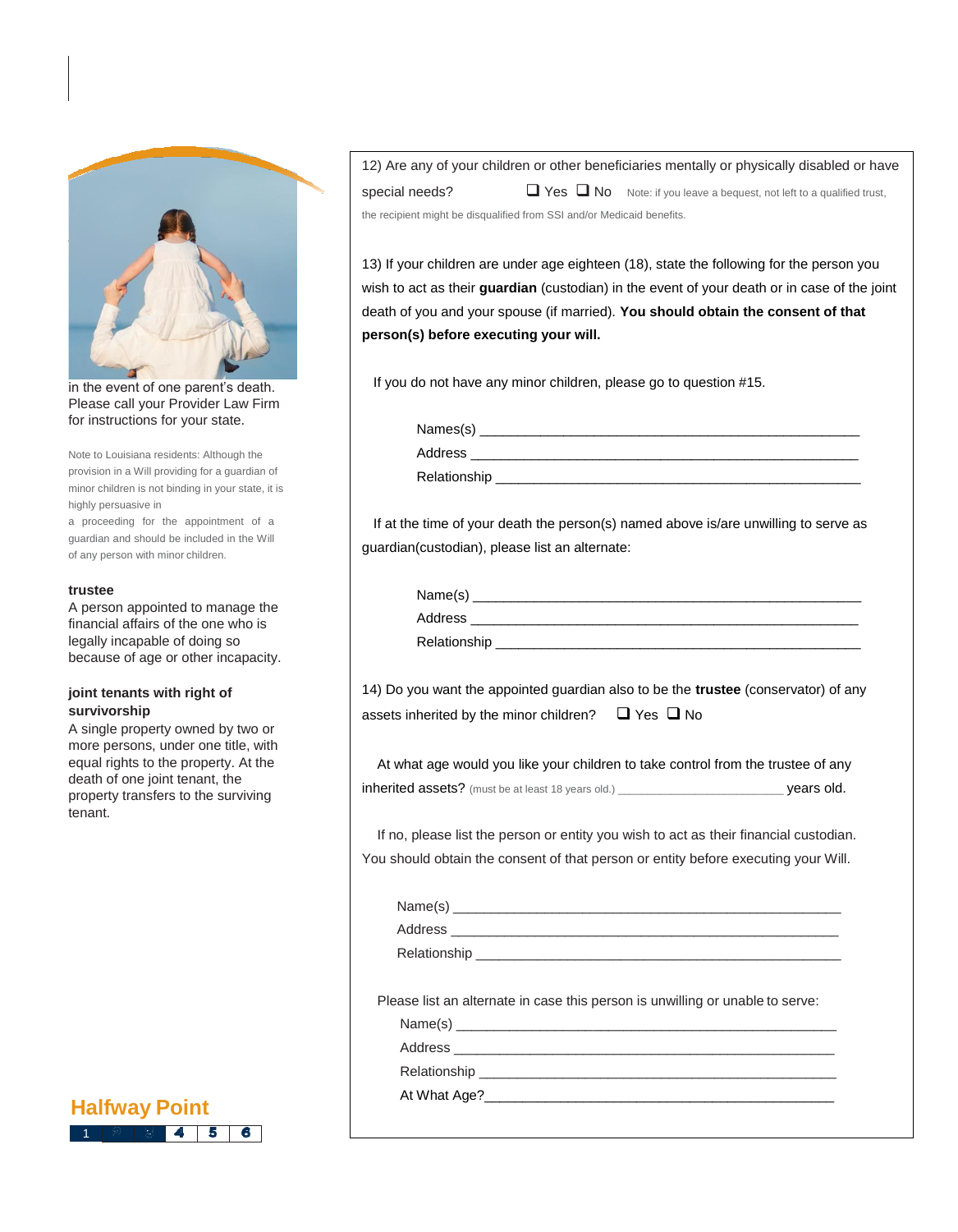| 15) Indicate how you want your assets to pass when you die.                                                                                                                                                                                                                 |
|-----------------------------------------------------------------------------------------------------------------------------------------------------------------------------------------------------------------------------------------------------------------------------|
| Please check the ONE option you prefer:                                                                                                                                                                                                                                     |
| $\Box$ Option A I want my assets to pass to my spouse and children as follows:                                                                                                                                                                                              |
| If my spouse predeceases me, my assets will be divided in equal shares to<br>my children.                                                                                                                                                                                   |
| If any of my children predecease me, that child's share shall be distributed<br>to his or her children in equal shares.<br>In the event my spouse and all of my children and descendants fail to<br>$\bullet$<br>survive me, I want my assets to be distributed as follows: |
| $\Box$ Option B 1 am unmarried with children and want my assets                                                                                                                                                                                                             |
| In equal shares to my children                                                                                                                                                                                                                                              |
| If one or more of my children predeceases me, that child's share in my<br>$\bullet$<br>estate is distributed to his or her children in equal shares.<br>In the event all my descendants fail to survive me, I want my assets to be<br>$\bullet$<br>distributed as follows:  |
|                                                                                                                                                                                                                                                                             |
|                                                                                                                                                                                                                                                                             |
| $\Box$ Option C None of the above. I want my assets to pass as follows:                                                                                                                                                                                                     |
|                                                                                                                                                                                                                                                                             |
|                                                                                                                                                                                                                                                                             |
|                                                                                                                                                                                                                                                                             |
|                                                                                                                                                                                                                                                                             |
|                                                                                                                                                                                                                                                                             |
|                                                                                                                                                                                                                                                                             |
|                                                                                                                                                                                                                                                                             |
|                                                                                                                                                                                                                                                                             |
|                                                                                                                                                                                                                                                                             |
|                                                                                                                                                                                                                                                                             |
|                                                                                                                                                                                                                                                                             |
|                                                                                                                                                                                                                                                                             |
|                                                                                                                                                                                                                                                                             |
|                                                                                                                                                                                                                                                                             |

#### **FOR YOUR INFORMATION**

#### **JOINT TENANTS WITH**  $\frac{3}{2}$ **RIGHT OF SURVIVORSHIP**

If you own property jointly with another person as "joint tenants with right of survivorship," your interest in that property will pass to the survivor upon your death. It will not pass according to the terms of your Will. If you own property jointly with another person without right of survivorship, your interest in that property will pass according to the provisions in your Will.

Note: Idaho and Louisiana residents, contact your Provider Law Firm for information particular to your state.

### **FOR YOUR INFORMATION**

#### **BENEFICIARY DESIGNATIONS**

You should know that decisions you have already made regarding title to property will determine distribution of that property in the future.

Will provisions cannot alter those decisions. A beneficiary designation is a binding contractual obligation and a Will provision will not alter that designation.

Beneficiary designations in life insurance policies, retirement plans, annuities, bank accounts with a named "Due on Death" (DOD) beneficiary, etc., will determine who receives those moneys upon your death, not your Will.

#### **FOR YOUR INFORMATION**

#### **MORTGAGED PROPERTY**

- If you leave to a named beneficiary real/immovable property which is mortgaged, that property will generally pass under your Will to the beneficiary subject to the debt secured by the mortgage.
- If you wish to leave the property free and clear of the mortgage debt, you must include a provision in your Will directing the debt to be paid from the other assets of your estate, provided sufficient assets are available.

Note: Louisiana residents, contact your Provider Law Firm for information particular to your state.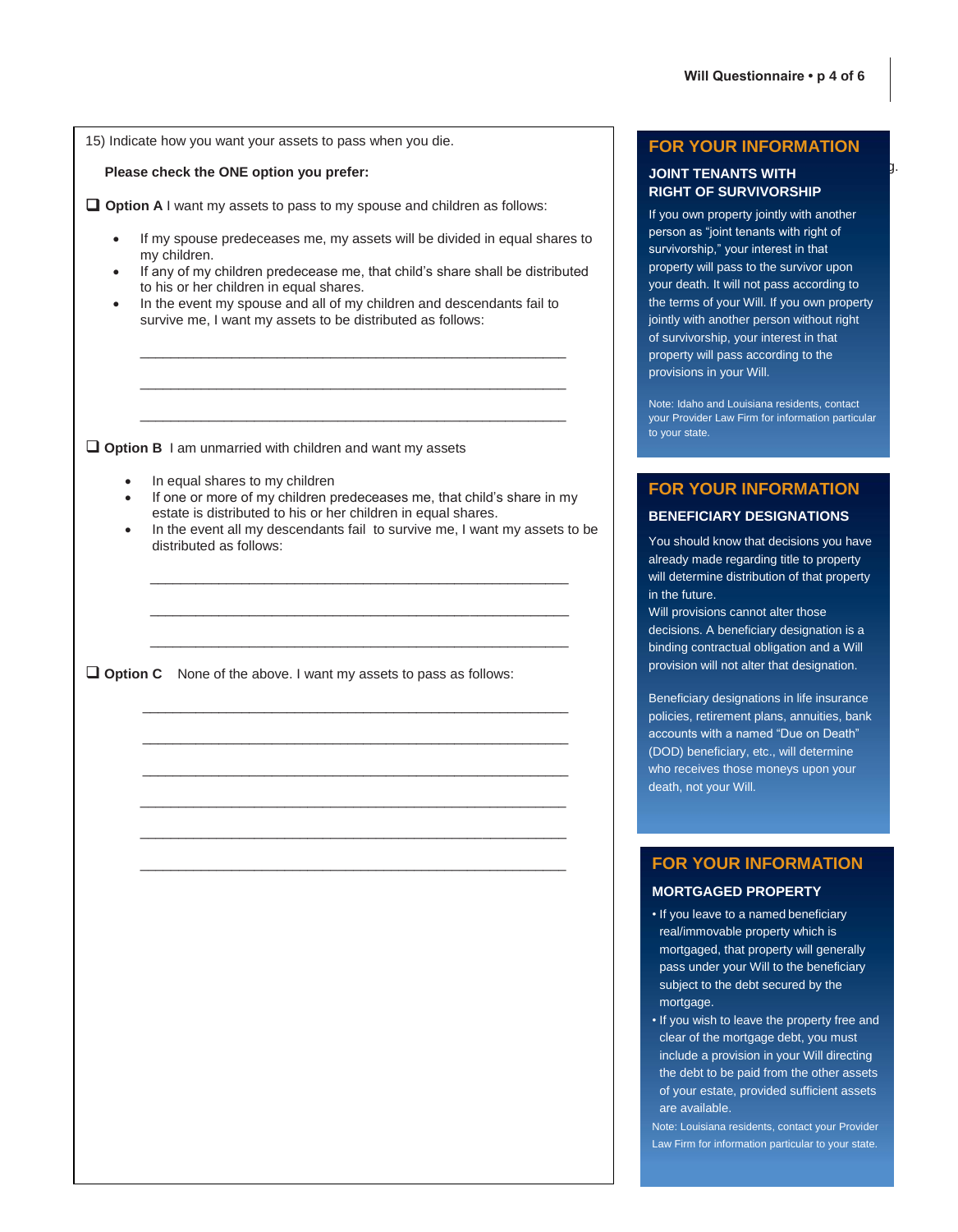#### **health care power of attorney**

A legal document appointing a person the authority to make health care decisions on another person's behalf.

#### **physicians directive**

(also living will) A legal document containing instructions for physicians regarding your lifesupport preferences.

#### **executor**

(also personal representative) The person appointed in a Will by the testator (person making the Will) to carry out the terms of the Will.

#### **fiduciary bond**

A type of surety bond required by the court to be filed by executors, guardians, etc., to ensure proper performance of their duties as an executor. Typically waived, especially when a spouse or family member is appointed executor.

#### **FOR YOUR INFORMATION**

#### **FUNERAL ARRANGEMENTS**

Rather than including your funeral wishes in your Will, which often isn't read until after your funeral, it's best to make your wishes known to loved ones in writing prior to your death.



16) Do you wish to disinherit any children or grandchildren? If so list their names here. If not applicable, please go to question #17

\_\_\_\_\_\_\_\_\_\_\_\_\_\_\_\_\_\_\_\_\_\_\_\_\_\_\_\_\_\_\_\_\_\_\_\_\_\_\_\_\_\_\_\_\_\_\_\_\_\_\_\_\_\_\_\_\_\_\_\_\_\_

Note: In certain states it is not possible to completely disinherit a spouse or minor child. Please contact your Provider Law Firm for more information.

17) Execution of a Will is the best way to determine how your property will be distributed. However, it cannot address important issues regarding health care decisions. Your Provider Law Firm will prepare a **Health Care Proxy** and **Physician's Directive**\* at no additional charge if prepared with your Will. Who would you like to serve as your representative responsible for making sure your health care wishes are carried out?

Full name

Address \_\_\_\_\_\_\_\_\_\_\_\_\_\_\_\_\_\_\_\_\_\_\_\_\_\_\_\_\_\_\_\_\_\_\_\_\_\_\_\_\_\_\_\_\_\_\_\_\_\_\_\_\_\_\_

Phone Number

Please list an alternate in case this person is unwilling or unable to serve:

Full name \_\_\_\_\_\_\_\_\_\_\_\_\_\_\_\_\_\_\_\_\_\_\_\_\_\_\_\_\_\_\_\_\_\_\_\_\_\_\_\_\_\_\_\_\_\_\_\_\_\_\_\_\_

Address \_\_\_\_\_

#### Phone Number

Please indicate your wishes by checking one box below:

 $\Box$  I want this person to be able to act on my behalf immediately

 $\Box$  I want this person to be able to act on my behalf only upon certification by a doctor that I am no longer able to make decisions and act for myself.

18) If married and your spouse is still alive, do you want your spouse to serve as your **personal representative/executor\*?**  $\Box$  Yes  $\Box$  No <br>\* Louisiana & Missouri residents, see back cover.

 Please list an alternate below. If not married or you wish to appoint someone other than your spouse, please indicate below.

Note: If you wish to name a non-U.S. resident, please contact your Provider Firm

Full name **Example 20** and the set of the set of the set of the set of the set of the set of the set of the set of the set of the set of the set of the set of the set of the set of the set of the set of the set of the set

Address \_\_\_\_\_\_\_\_\_\_\_\_\_\_\_\_\_\_\_\_\_\_\_\_\_\_\_\_\_\_\_\_\_\_\_\_\_\_\_\_\_\_\_\_\_\_\_\_\_\_\_\_\_\_\_

Please list an alternate in case this person is unwilling or unable to serve:

Full name

Address \_\_\_\_\_\_\_\_\_\_\_\_\_\_\_\_\_\_\_\_\_\_\_\_\_\_\_\_\_\_\_\_\_\_\_\_\_\_\_\_\_\_\_\_\_\_\_\_\_\_\_\_\_\_\_

Do you wish to waive the **fiduciary bond** requirement?  $\Box$  Yes  $\Box$  No

19) Many people make special provisions for family heirlooms, jewelry, or other items of special value to be distributed to friends or relatives. If you have such property and would like to leave it to a specific person, please complete the following. Note: In question #15 you indicated how you would like your assets to pass. Please fill out question #19 ONLY if you desire items with specific or sentimental value be left to a specific person. (Include a separate sheet of paper if necessary.)

Item Special Identifying Features Recipient

 $\mathcal{L}_\mathcal{L} = \mathcal{L}_\mathcal{L} = \mathcal{L}_\mathcal{L} = \mathcal{L}_\mathcal{L} = \mathcal{L}_\mathcal{L} = \mathcal{L}_\mathcal{L} = \mathcal{L}_\mathcal{L} = \mathcal{L}_\mathcal{L} = \mathcal{L}_\mathcal{L} = \mathcal{L}_\mathcal{L} = \mathcal{L}_\mathcal{L} = \mathcal{L}_\mathcal{L} = \mathcal{L}_\mathcal{L} = \mathcal{L}_\mathcal{L} = \mathcal{L}_\mathcal{L} = \mathcal{L}_\mathcal{L} = \mathcal{L}_\mathcal{L}$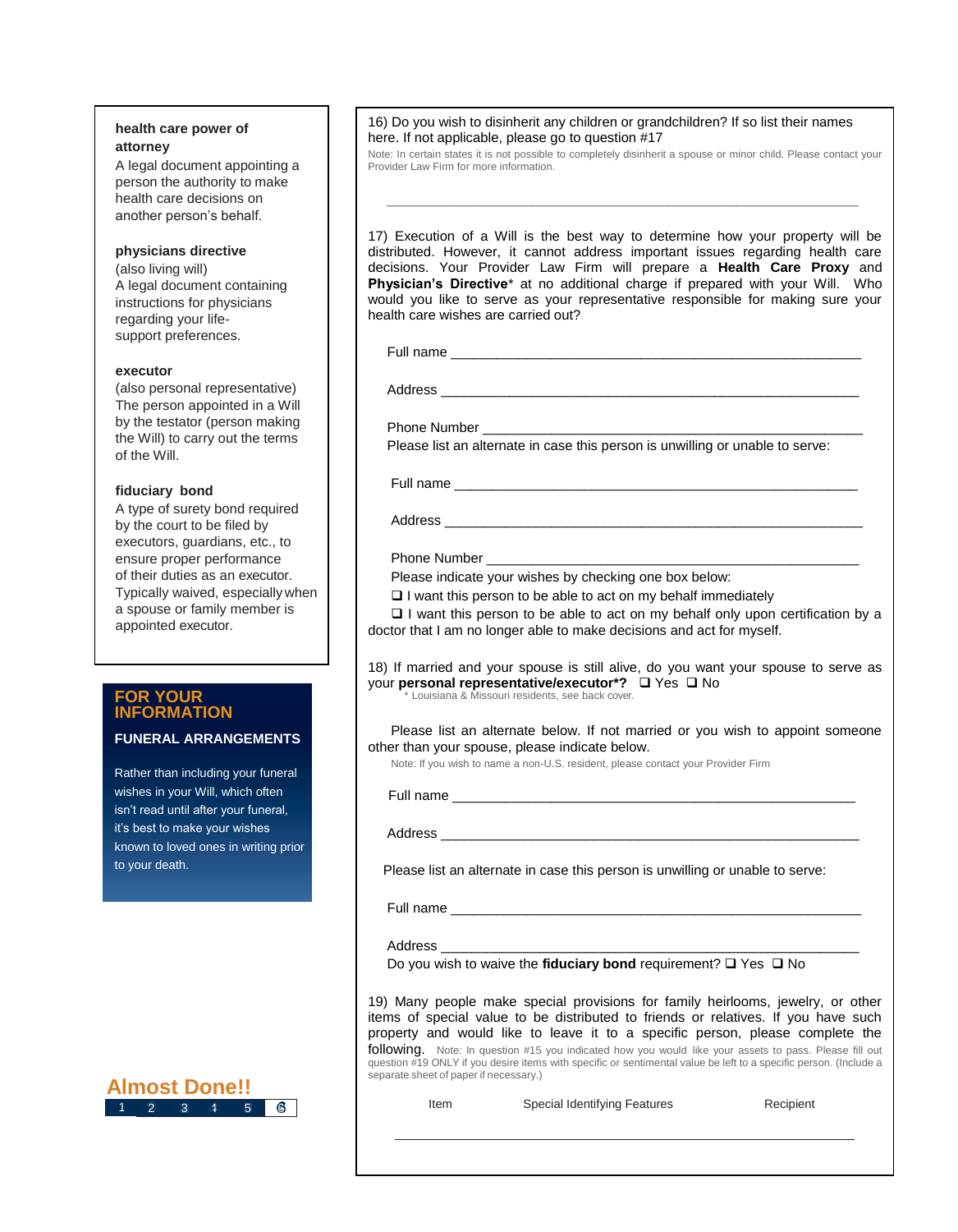20) List the estimated value of your assets as of today's date. Include the dollar amount in the appropriate column(s).

|                                                               |                      |                                | VALUE                     |                             | Your es              |
|---------------------------------------------------------------|----------------------|--------------------------------|---------------------------|-----------------------------|----------------------|
| ASSETS                                                        | Individual<br>Assets | Spouse's<br>Separate<br>Assets | Joint/Community<br>Assets | Joint Assets/<br>Non-Spouse | inherita<br>federal  |
| a. Home                                                       |                      |                                |                           |                             | your Pr              |
| b. Other real estate*                                         |                      |                                |                           |                             | clarifica            |
| c. Checking, savings, or credit union accounts & certificates |                      |                                |                           |                             |                      |
| 1.                                                            |                      |                                |                           |                             |                      |
| 2.                                                            |                      |                                |                           |                             | probate              |
| d. Automobiles &<br><b>Other Vehicles</b>                     |                      |                                |                           |                             | The judi<br>validity |
| e. Stocks, Mutual funds &<br>other investments                |                      |                                |                           |                             |                      |
| f. Interest in a business                                     |                      |                                |                           |                             |                      |
| g. Qualified retirement plans<br>(e.g. 401k plan)             |                      |                                |                           |                             |                      |
| h. Life Insurance<br>Policies                                 |                      |                                |                           |                             | <b>FOR</b>           |
| i. Miscellaneous                                              |                      |                                |                           |                             | <b>FEDE</b>          |
| <b>TOTALS</b>                                                 |                      |                                |                           |                             | Your ta              |

\*Indicate whether in state or out of state.

21) List your estimated debt in each category as applicable. Include the dollar amount in the appropriate column(s).

| DEBTS                              | Individual<br><b>Debts</b> | Spouse's<br>Separate<br><b>Debts</b> | Joint/Community<br>Debts | Joint Debts/<br>Non-Spouse |
|------------------------------------|----------------------------|--------------------------------------|--------------------------|----------------------------|
| a. Mortgages on<br>home, car, etc. |                            |                                      |                          |                            |
| b. Signature Loan<br>at Bank       |                            |                                      |                          |                            |
| c. Medical or other<br>expenses    |                            |                                      |                          |                            |
| d. Other debts over<br>\$5,000     |                            |                                      |                          |                            |
| <b>TOTALS</b>                      |                            |                                      |                          |                            |

#### **Confirmation of information and instructions:**

I confirm the information provided by me in this formis complete and accurate and the instructions I have provided reflect my wishes:

Signature: \_\_\_\_\_\_\_\_\_\_\_\_\_\_\_\_\_\_\_\_\_\_\_\_\_\_\_Print Name: \_\_\_\_\_\_\_\_\_\_\_\_\_\_\_\_\_\_\_\_\_\_

Date\_\_\_\_\_\_\_\_\_\_\_\_\_\_\_\_\_\_\_\_\_\_\_\_\_\_\_\_Phone number to call if questions\_\_\_

**You have now completed your Will Questionnaire! Please see instructions on the next page for final steps on how to get your Will prepared.** 

#### **FOR YOUR INFORMATION STATE INHERITANCE TAXES**

Your estate could be subject to state inheritance  $tax$  even if it isn't subject to federal taxation. Please ask your Provider Law Firm for further clarification.

 The judicial determination of the validity of a Will.

#### **FOR YOUR INFORMATION FEDERAL ESTATE TAXES**

Your taxable estate may include all life insurance on your life and all joint tenancy property. Tax laws are constantly changing. If your taxable estate is larger than \$1,000,000 you

should consult with your Provider Law Firm regarding advanced tax planning tools available at a discountedrate.

#### **FOR YOUR INFORMATION PROBATE**

Many people think that if their loved one had a Will prepared, they will be able to avoid the probateprocess. This is not necessarily the case. Please ask your Provider Law Firm for details about your state.